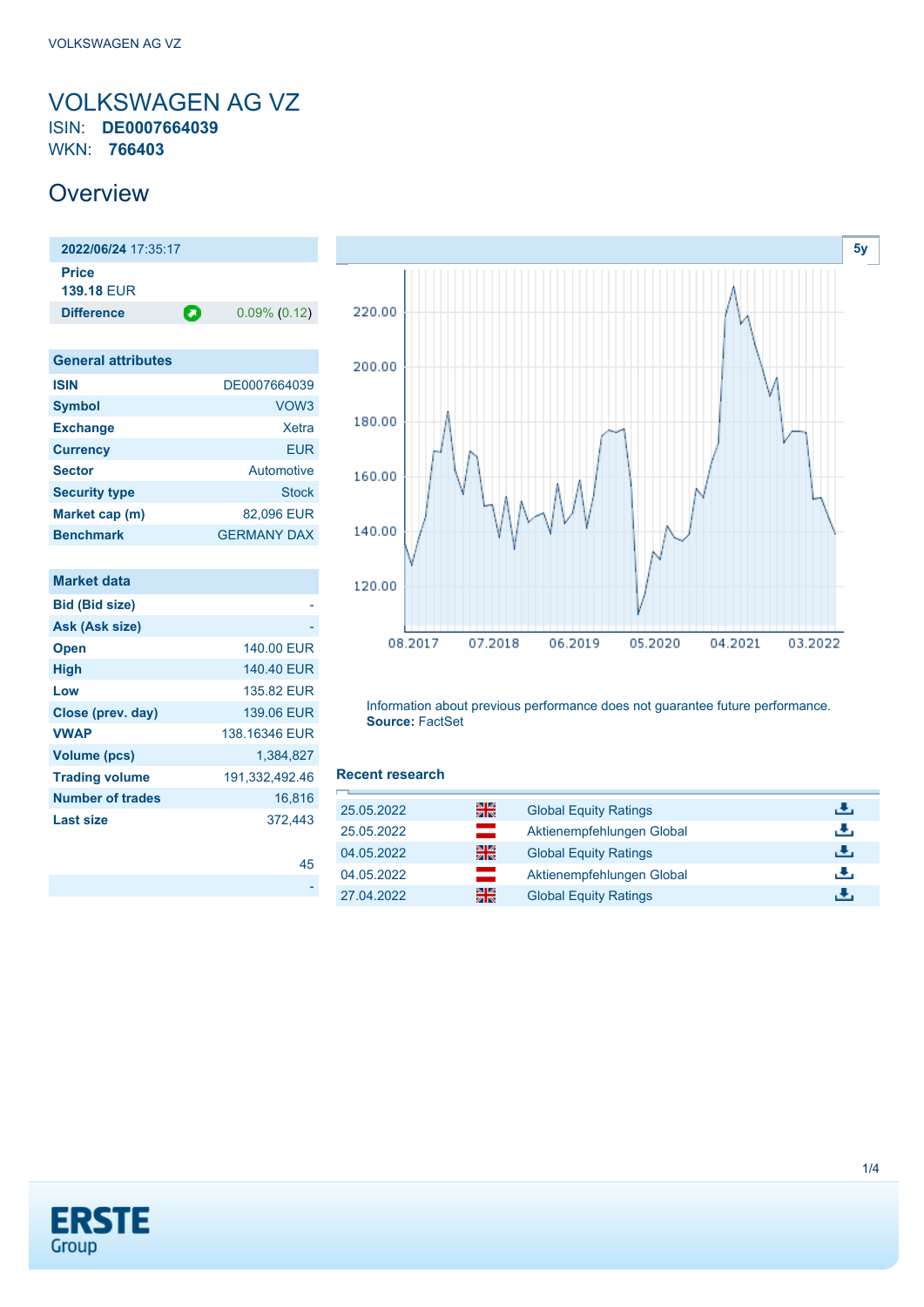# **Details**

**2022/06/24** 17:35:17 **Price**

**139.18** EUR

**Difference 0.09% (0.12)** 

| <b>General attributes</b> |                    |
|---------------------------|--------------------|
| <b>ISIN</b>               | DE0007664039       |
| <b>Symbol</b>             | VOW <sub>3</sub>   |
| <b>Exchange</b>           | Xetra              |
| <b>Currency</b>           | FUR                |
| <b>Sector</b>             | Automotive         |
| <b>Security type</b>      | Stock              |
| Market cap (m)            | 82,096 EUR         |
| <b>Benchmark</b>          | <b>GERMANY DAX</b> |

| 140.00 EUR     |
|----------------|
| 140.40 EUR     |
| 135.82 FUR     |
| 139.06 EUR     |
| 138 16346 FUR  |
| 1.384.827      |
| 191,332,492.46 |
| 16.816         |
| 372.443        |
|                |

#### **Performance and Risk**

|                   | 6 <sub>m</sub> | 1v        | 3v       |
|-------------------|----------------|-----------|----------|
| <b>Perf</b> (%)   | $-20.98%$      | $-36.20%$ | $-4.58%$ |
| Perf (abs.)       | $-37.18$       | $-79.45$  | $-6.72$  |
| <b>Beta</b>       | 1.26           | 1.32      | 1.37     |
| <b>Volatility</b> | 39.83          | 34.85     | 41.32    |



Information about previous performance does not guarantee future performance. **Source:** FactSet

| <b>Price data</b> |                         |
|-------------------|-------------------------|
|                   | 142,58 EUR (932.231)    |
|                   | 149,12 EUR (877.350)    |
|                   | 155,98 EUR (1.289.065)  |
|                   | 177,40 EUR (1.142.206)  |
|                   | 195,14 EUR (19.01.2022) |
|                   | 131,30 EUR (08.03.2022) |
|                   | 220,30 EUR (12.07.2021) |
|                   | 131,30 EUR (08.03.2022) |

| <b>Arbitrage views</b> |                |                   |                  |                                    |                            |
|------------------------|----------------|-------------------|------------------|------------------------------------|----------------------------|
| Exchange $\bigoplus$   | <b>Date</b>    | <b>Time Price</b> |                  | <b>Trading</b><br>volume<br>(mio.) | <b>Number</b><br>of trades |
| Xetra                  | 2022/<br>06/24 |                   | 17:35 139.18 EUR | 191.33                             | 16,816                     |
| Vienna Stock Exchange  | 2022/<br>06/24 |                   | 17:32 139.50 EUR | 0.00                               | 2                          |
| Tradegate              | 2022/<br>06/24 |                   | 22:26 140.18 EUR | 8.35                               | 857                        |
| <b>Stuttgart</b>       | 2022/<br>06/24 |                   | 21:55 139.70 EUR | 1.02                               | 238                        |

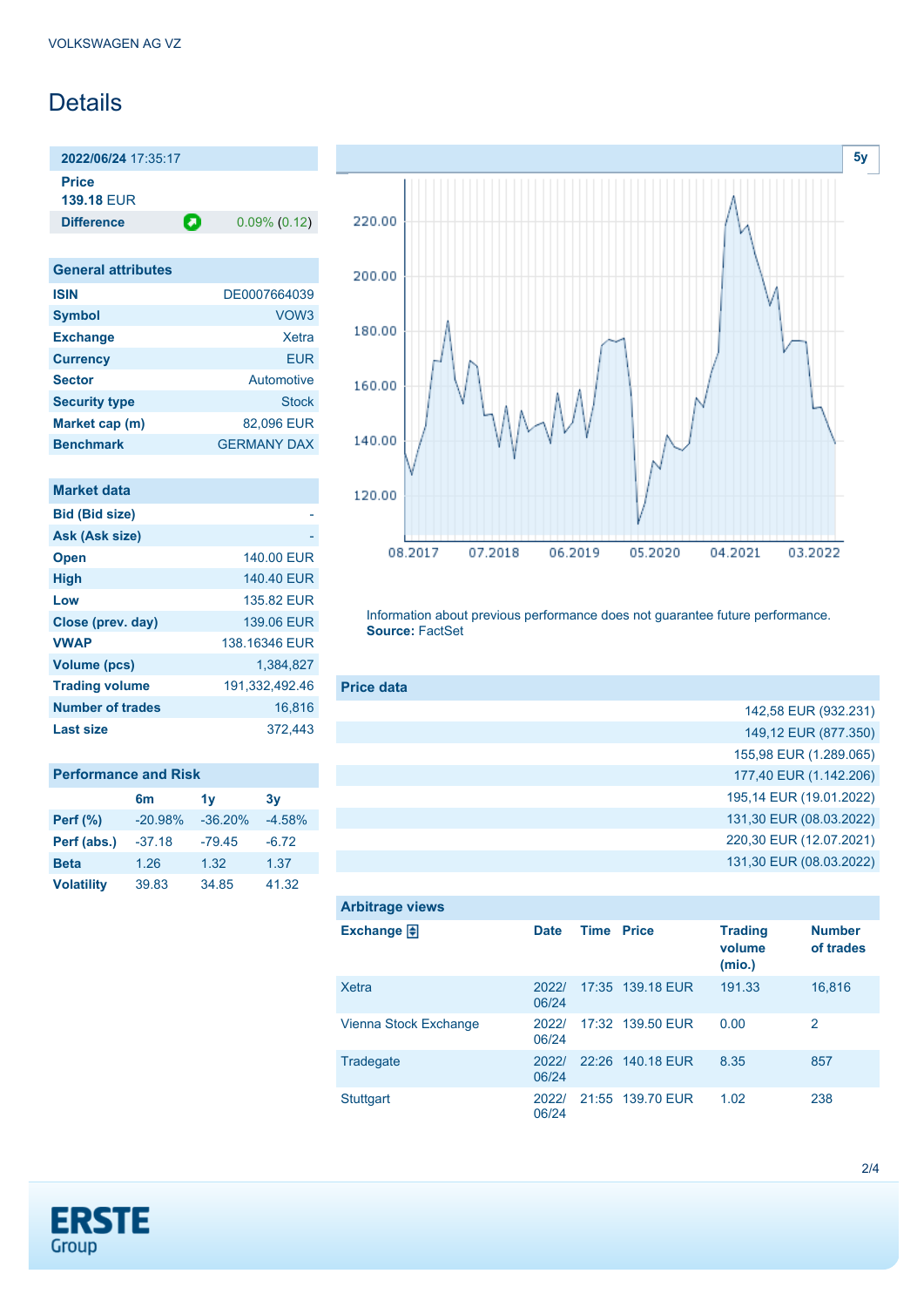| <b>Prague Stock Exchange</b>                                    | 2022/<br>06/24 | 14:40 3,440.00 CZK       | 0.01 | 1              |
|-----------------------------------------------------------------|----------------|--------------------------|------|----------------|
| Munich                                                          | 2022/<br>06/24 | 16:19 139.14 EUR         | 0.03 | 4              |
| <b>London Stock Exchange</b><br><b>European Trade Reporting</b> | 2022/<br>06/24 | 17:30 139.54 EUR         | 0.00 | 5              |
| Hanover                                                         | 2022/<br>06/24 | 10:43 138.04 EUR         | 0.03 | 3              |
| Hamburg                                                         | 2022/<br>06/24 | 20:08 139.78 EUR         | 0.04 | 9              |
| Frankfurt                                                       | 2022/<br>06/24 | 21:55 140.08 EUR         | 0.66 | 45             |
| <b>FINRA other OTC Issues</b>                                   | 2022/<br>06/24 | 19:05 149.10 USD         | 0.03 | 9              |
| <b>Euronext Brussels</b>                                        | 2022/<br>06/24 | 14:46 137.82 EUR         | 0.00 | 1              |
| <b>Duesseldorf</b>                                              | 2022/<br>06/24 | 21:00 139.52 EUR         | 0.02 | 22             |
| <b>Budapest Stock Exchange</b>                                  | 2022/<br>06/24 | 17:20 54,800.00 HUF 0.49 |      | $\overline{2}$ |
| Borsa Italiana MTF Global<br><b>Equity Market</b>               | 2022/<br>06/24 | 17:35 138.94 EUR         | 0.33 | 68             |
| <b>Berlin</b>                                                   | 2022/<br>06/24 | 19:59 139.76 EUR         | 0.01 | 4              |